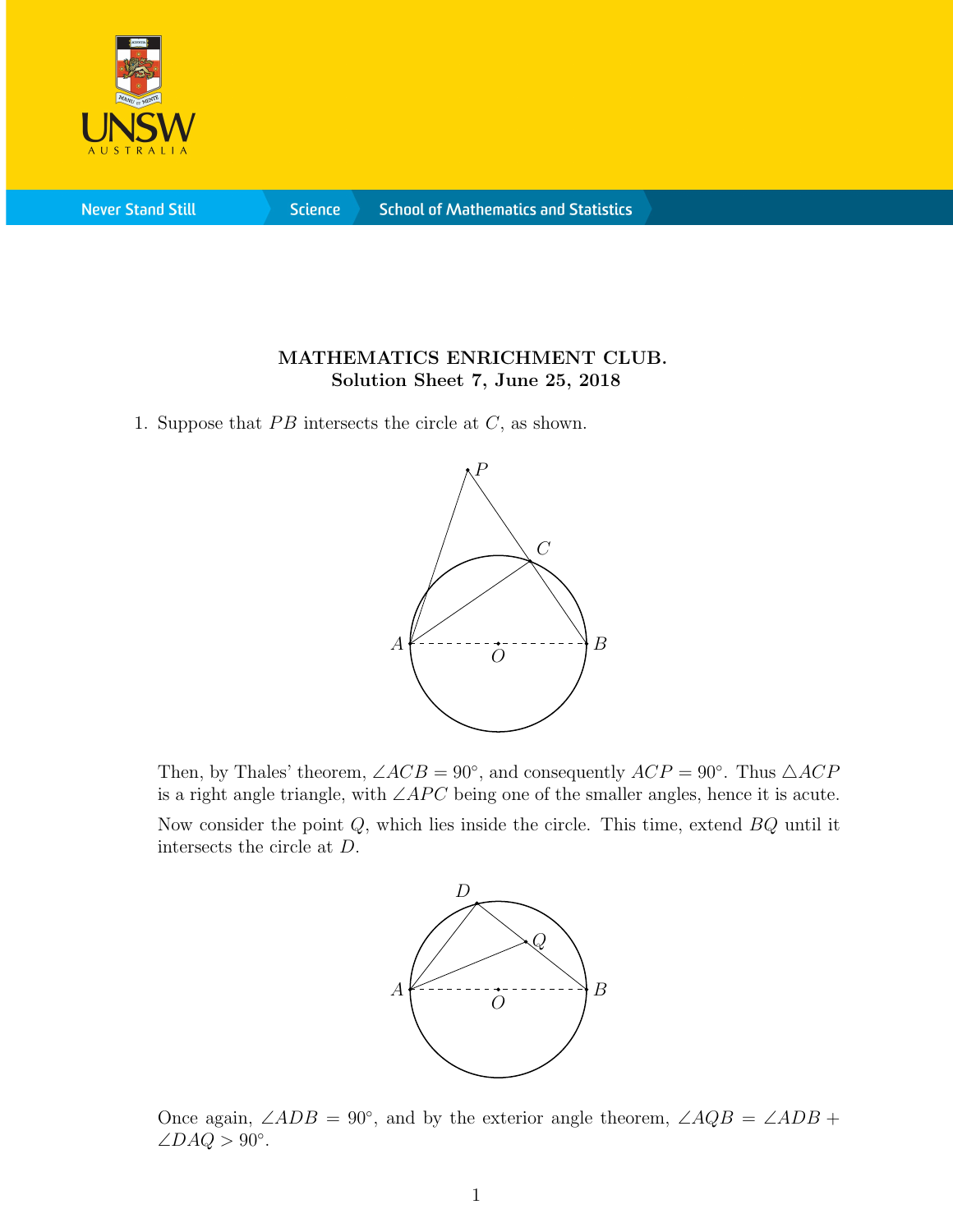2. (a) Note: this question mshould have read: "Explain why, if  $a^2 + b^2$  has a fixed value, *ab* is greatest when  $a = b$ ."

For all real numbers  $a$  and  $b$ ,

$$
0 \le (a - b)^2
$$
  
\n
$$
0 \le a^2 - 2ab + b^2
$$
  
\n
$$
ab \le \frac{a^2 + b^2}{2}
$$

Furthermore, equality only holds if  $a = b$ .

(b)

$$
x^{4} + y^{4} = x^{4} + 2x^{2}y^{2} + y^{4} - 2x^{2}y^{2}
$$
  
=  $(x^{2} + y^{2})^{2} - 2x^{2}y^{2}$   
=  $c^{4} - 2(xy)^{2}$ 

This quantity is minimised when xy is maximised. That is, when  $x = y$ . If  $x = y$ , then  $x^2 = c^2/2$ , in which case

$$
x^{4} + y^{4} = c^{4} - 2 \times \left(\frac{c^{2}}{2}\right)^{2} = \frac{c^{4}}{2}
$$

- 3. Suppose that  $ABC$  is a triangle.  $AD$  is an angle bisector, and  $\triangle ADB$  and  $\triangle ADC$ are both isosceles. Let  $\angle CAD = \alpha$ . Then  $\angle DAB = \alpha$ . Consider  $\triangle ACD$ , which is isosceles. There are three possibilities:
	- (a)  $\angle ACD$  is the vertex;
	- (b)  $\angle ADC$  is the vertex; or
	- (c)  $\angle CAD$  is the vertex.



If ∠ACD is the vertex then  $\angle CAD = \angle ACD = \alpha$  and thus  $\angle ACD = 180^\circ - \alpha$ . However, if we consider the angle sum of  $\angle ABC$ , this implies that  $\angle ABC = 0^{\circ}$ . In which case, the triangle is degenerate.

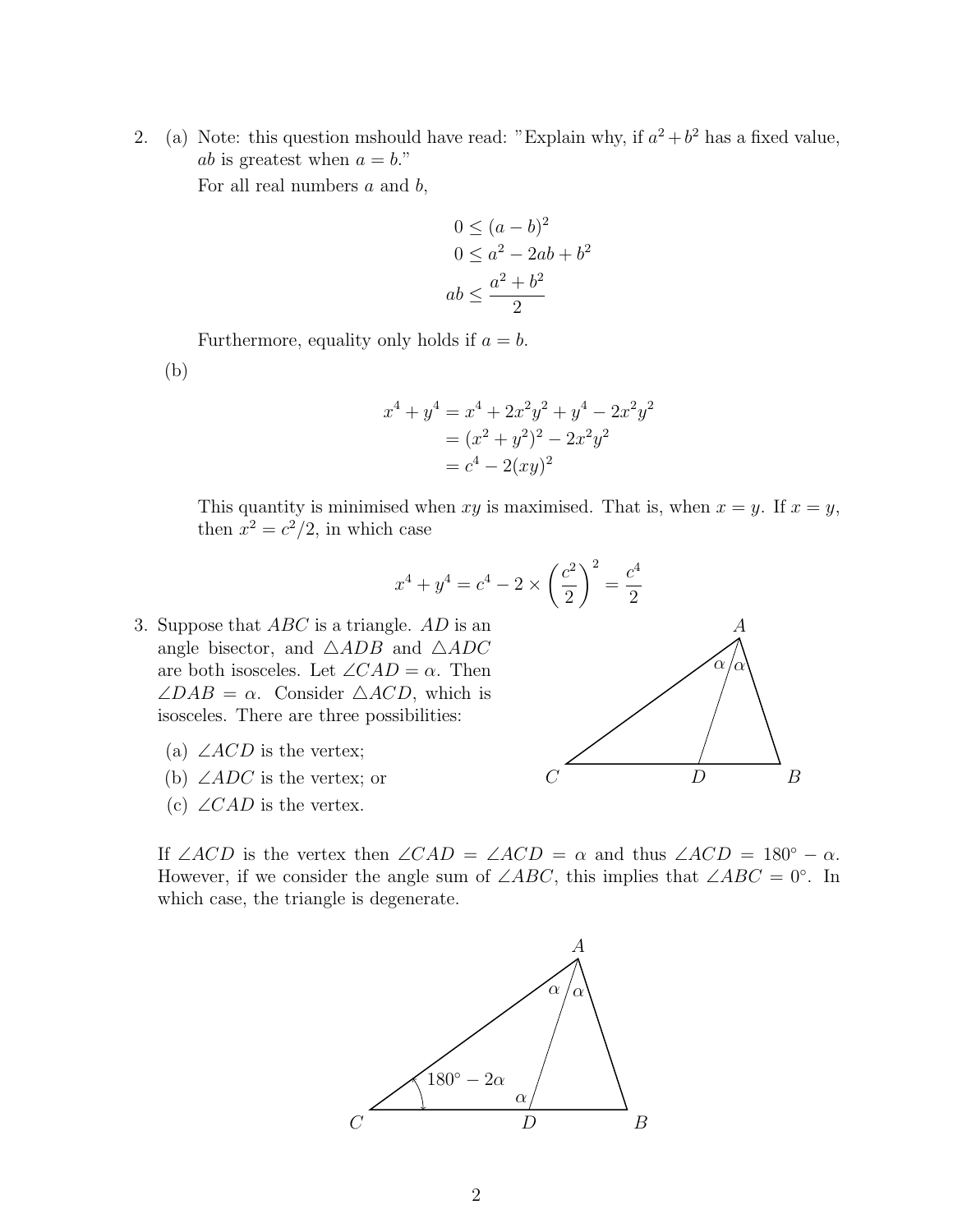If ∠ADC is the vertex then  $\angle ACD = \angle DAC = \alpha$  and thus  $\angle ADB = \angle ACD + \angle CAD$ , since it is the external angle of  $\angle ADC$ . So  $\angle ADB = 2\alpha$ . Since  $\triangle ADB$  is also isosceles, it also has a pair of equal angles, and so  $\angle ABD = \alpha$  or  $\angle ABD = 2\alpha$ .



If  $\angle ABD = \alpha$ , then by the angle sum of  $\triangle ABD$ , we have  $4\alpha = 180^{\circ}$ , so  $\alpha = 45^{\circ}$ . Hence  $\angle A = 90^\circ$ ,  $\angle B = \angle C = 45^\circ$ . If, however,  $\angle ABD = 2\alpha$ , then by the angle sum of  $\triangle ABD$ , we have  $5\alpha = 180^\circ$ , so  $\alpha = 36^\circ$ . Hence  $\angle A = \angle B = 72^\circ$ ,  $\angle C = 36^\circ$ .

If  $\angle CAD$  is the vertex, than we have two cases that are essentially the same as those above, only with the orientations of the smaller triangles reversed. Hence we get the same two solutions.

4. Suppose a monic quadratic is factorised with roots  $\alpha$  and  $\beta$ . Then

$$
(x - \alpha)(x - \beta) = x^2 - (a + b)x + ab
$$

Since 2 343 643 is odd, one of  $\alpha$  and  $\beta$  must be odd and the other even, but the product of an odd and even number is even, and so cannot be 2 382 987. Hence there are no integer solutions.

5. Let's label the vertices of our hexagon 1 through to 6. Then we can refer to edges as  $(ab)$  where a and b are vertices. Since we can re-label the hexagon however we want, let's just consider vertex 1. There are 5 edges coming out of vertex 1, and since we only have 2 colours, 3 of these edges must be the same colour, let's say red. And again, since we can re-label the hexagon however we want, let's suppose these edges are (12), (13) and (14). Suppose we don't have any red triangles, then (23) must be blue to prevent  $\triangle 123$  from being red, also (34) must be blue to prevent  $\triangle 134$  from being red, and (24) must be blue to prevent  $\triangle 124$  from being red. But now (23), (34) and (24) are all blue, so  $\triangle 234$  is blue.

Since it doesn't matter how you label the hexagon, this always happens.

In the case of the pentagon, colour the all the edges that are sides one colour (say blue) and all the edges that are diagonals the other colour (red). Since every triangle that can be made contains at least one side and one diagonal, there will be no purely blue or red triangles.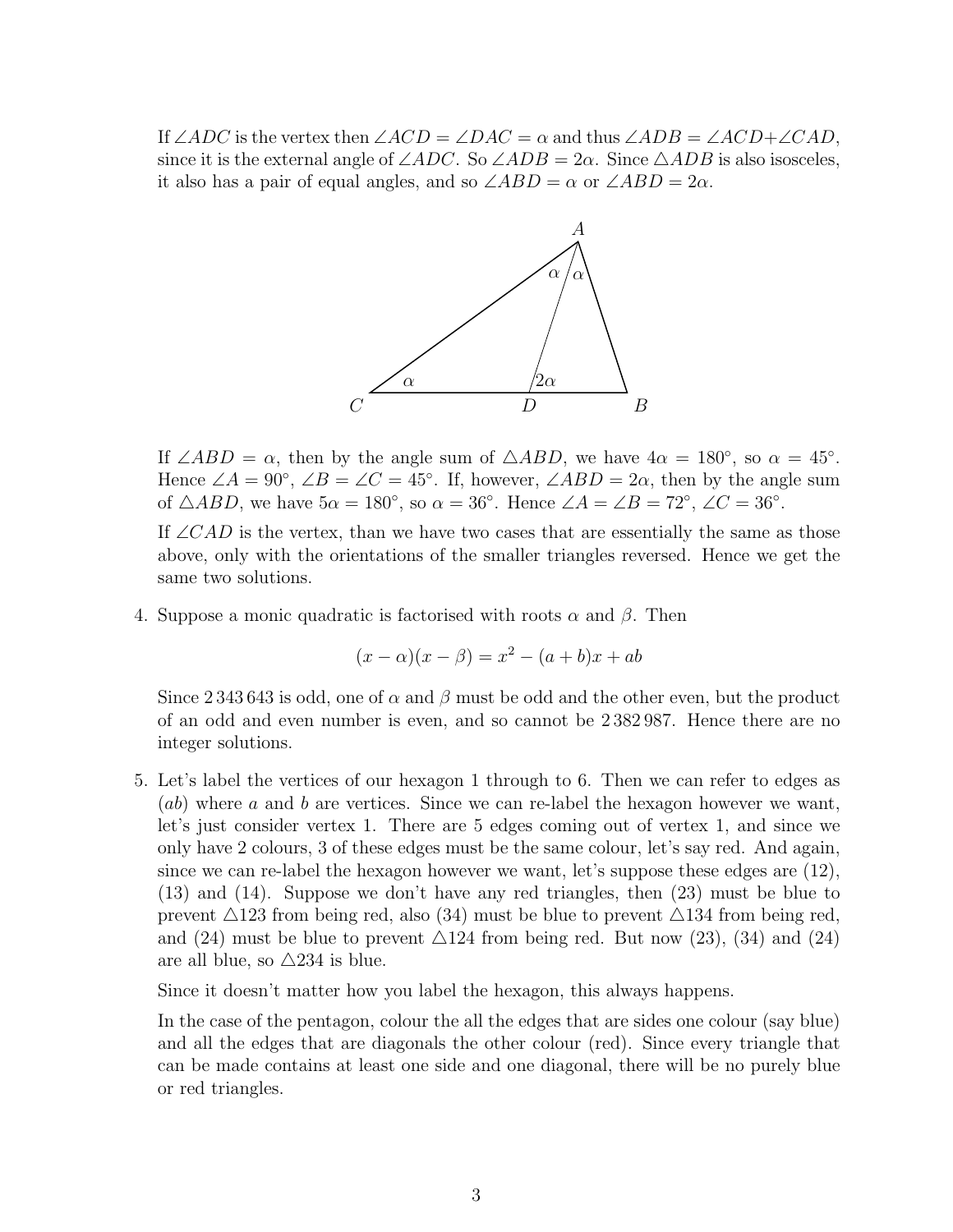

6. Let  $F$  be the point of intersection between  $CG$  extended and  $AB$ . Join  $EF$  and  $DE$ , as shown in the diagram.



Since AD and BE are altitudes  $\angle BDA = \angle BEA = 90^\circ$ . Thus BDEA is a cyclic quadrilateral. Consequently,  $\angle EDA = \angle EBA = \alpha$ .

Since  $\angle CDG + \angle CEG = 180^\circ$ ,  $CDGE$  is also a cyclic quadrilateral. Thus  $\angle ECG =$  $\angle EDG = \alpha$ . So  $\angle FBE = \angle FCE$ , and so  $BCEF$  is a cyclic quadrilateral. Hence  $\angle BFC = \angle BEC = 90^{\circ}$ , and so  $CF \perp AB$ , as required.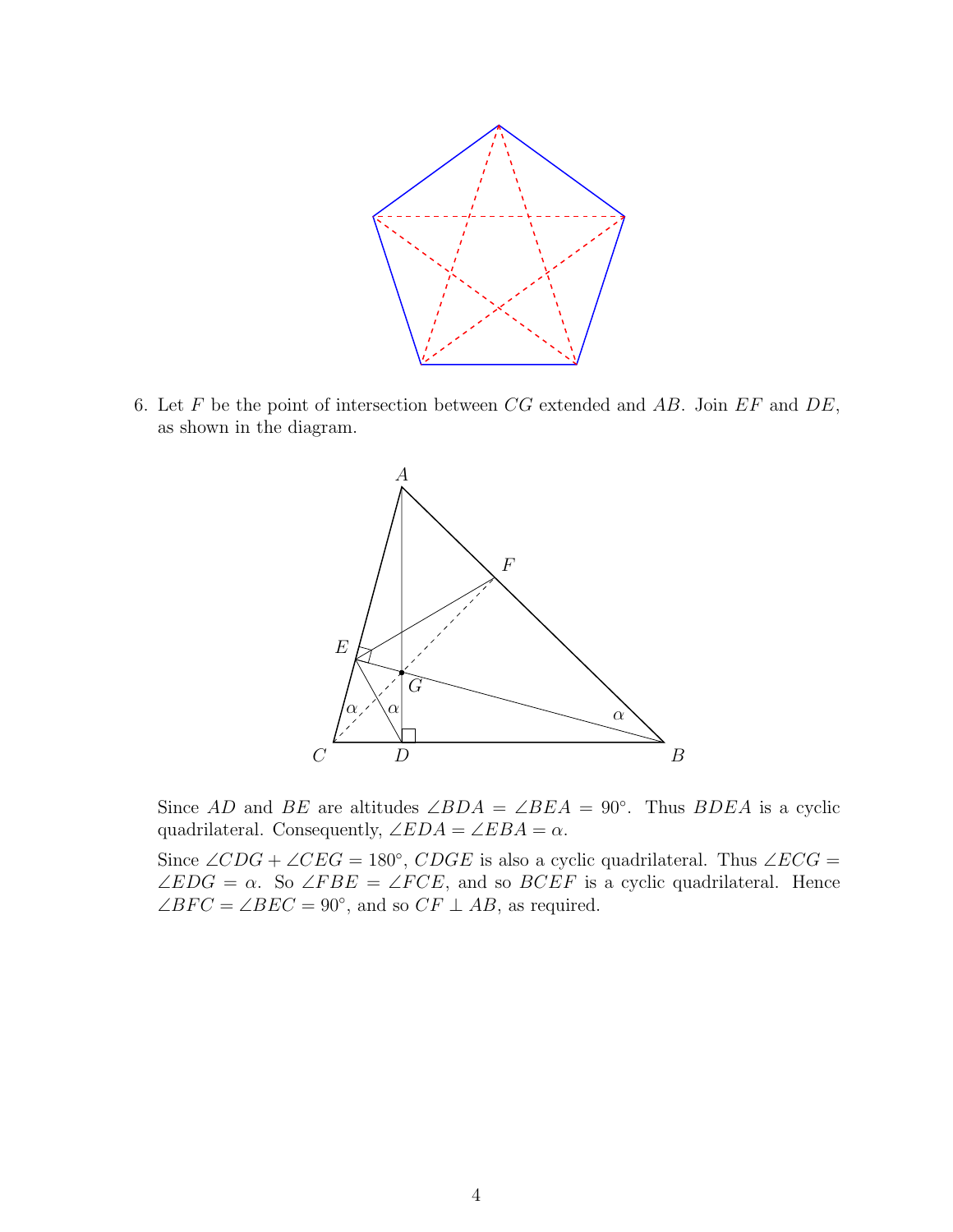## Senior Questions

1. (a) Taking square roots of both sides, we have

$$
x = e^{-x/2}
$$

(Note that we have tacitly assumed that  $x > 0$  here.) Thus

$$
xe^{x/2} = 1
$$
  
\n
$$
\frac{x}{2}e^{x/2} = \frac{1}{2}
$$
  
\n
$$
\therefore \frac{x}{2} = W\left(\frac{1}{2}\right)
$$
  
\n
$$
x = 2W\left(\frac{1}{2}\right) \approx 0.7035 \quad \text{(to 4 sig fig)}
$$

So the point of intersection of the two curves is approximately (0.7034, 0.4949). (b)

$$
x^{x} = e
$$
  
\n
$$
\ln x^{x} = \ln(e)
$$
  
\n
$$
x \ln x = 1
$$
  
\n
$$
e^{\ln x} \cdot \ln x = 1
$$
  
\n
$$
\therefore \ln x = W(1)
$$
  
\n
$$
x = e^{W(1)} \approx 1.7632
$$

2. Let  $BC = a$ ,  $AC = b$  and  $AD = x$ . Then  $BD = c - x$ .



By the sine rule,

$$
\frac{\sin 2\alpha}{b} = \frac{\sin \alpha}{a}
$$

$$
a \sin 2\alpha = b \sin \alpha
$$

$$
2a \sin \alpha \cos \alpha = b \sin \alpha
$$

$$
b = 2a \cos \alpha
$$